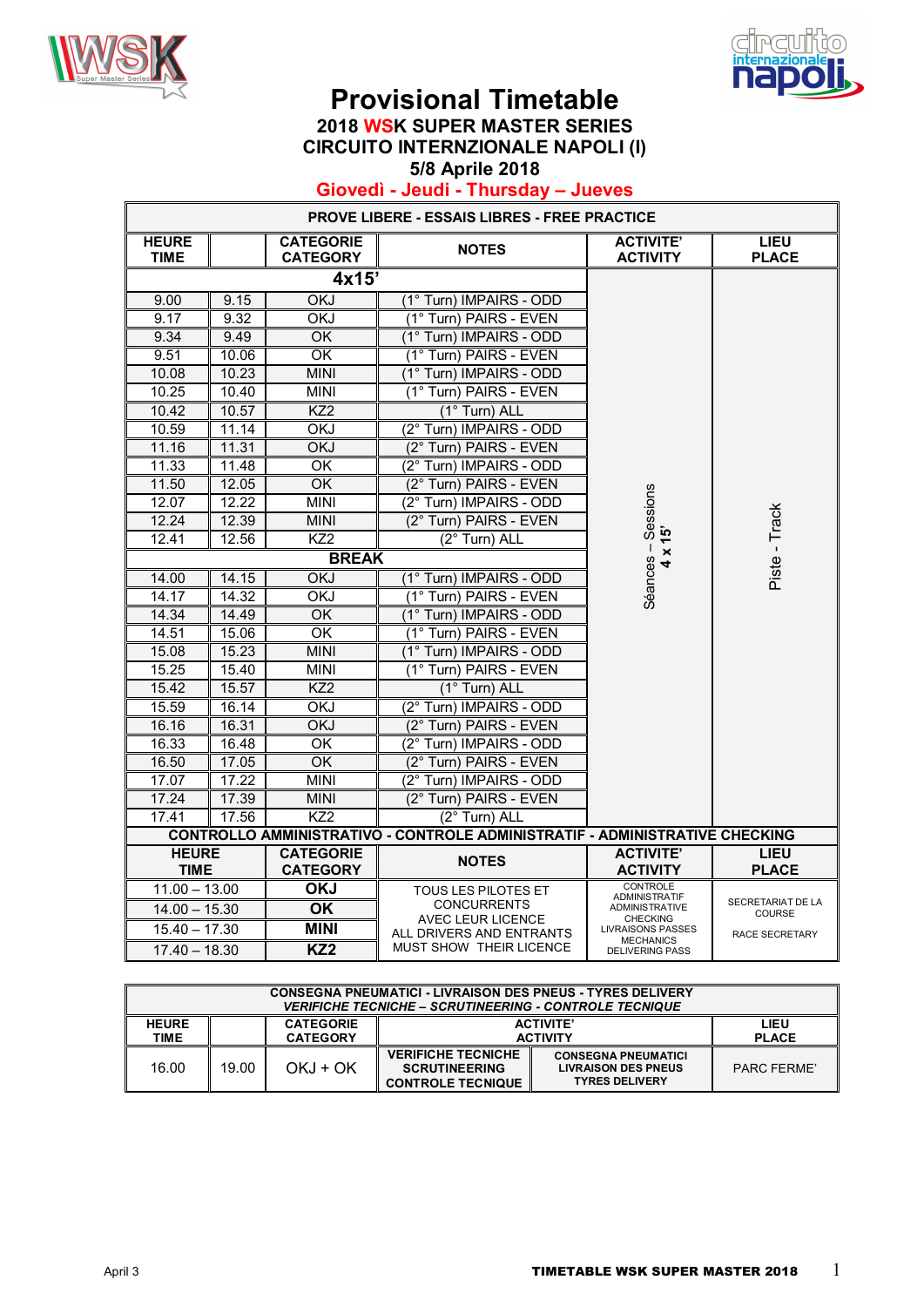

 $\mathbb{F}$ 



# **Venerdì - Vendredì – Friday – Viernes**

|                             |                    |                                     | <b>MONTAGGIO PNEUMATICI - MONTAGE DES PNEUS - TYRES ASSEMBLING</b><br><b>VERIFICHE TECNICHE – SCRUTINEERING - CONTROLE TECNIQUE</b> |                                     |                       |                                                                                                                                               |                             |
|-----------------------------|--------------------|-------------------------------------|-------------------------------------------------------------------------------------------------------------------------------------|-------------------------------------|-----------------------|-----------------------------------------------------------------------------------------------------------------------------------------------|-----------------------------|
| <b>HEURE</b><br><b>TIME</b> |                    | <b>CATEGORIE</b><br><b>CATEGORY</b> |                                                                                                                                     | <b>ACTIVITE'</b><br><b>ACTIVITY</b> |                       |                                                                                                                                               | <b>LIEU</b><br><b>PLACE</b> |
| 09.00                       | 11.30              | $MINI + KZ2$                        | <b>VERIFICHE TECNICHE</b><br><b>SCRUTINEERING</b><br><b>CONTROLE TECNIQUE</b>                                                       |                                     | <b>TYRES DELIVERY</b> | <b>CONSEGNA PNEUMATICI</b><br><b>LIVRAISON DES PNEUS</b>                                                                                      | PARC FERME'                 |
|                             |                    |                                     | <b>BRIEFING</b>                                                                                                                     |                                     |                       |                                                                                                                                               |                             |
| <b>HEURE</b><br><b>TIME</b> |                    | <b>CATEGORIE</b><br><b>CATEGORY</b> |                                                                                                                                     | <b>ACTIVITE'</b><br><b>ACTIVITY</b> |                       |                                                                                                                                               | <b>LIEU</b><br><b>PLACE</b> |
| 10.00                       |                    | <b>OKJ</b>                          |                                                                                                                                     |                                     |                       |                                                                                                                                               |                             |
| 10.40                       |                    | OK                                  | TUTTI I PILOTI - CONCORRENTI                                                                                                        |                                     |                       |                                                                                                                                               |                             |
| 11.20                       |                    | <b>MINI</b>                         | TOUS LES PILOTES - CONCURRENTS                                                                                                      |                                     |                       | <b>BRIEFING</b>                                                                                                                               | <b>BRIEFING POINT</b>       |
| 12.00                       |                    | KZ <sub>2</sub>                     | ALL DRIVERS - ENTRANTS                                                                                                              |                                     |                       |                                                                                                                                               |                             |
|                             |                    |                                     | <b>PROVE LIBERE - ESSAIS LIBRES - FREE PRACTICE</b>                                                                                 |                                     |                       |                                                                                                                                               |                             |
| <b>HEURE</b><br><b>TIME</b> |                    | <b>CATEGORIE</b><br><b>CATEGORY</b> | <b>ACTIVITE'</b><br><b>NOTES</b><br><b>ACTIVITY</b>                                                                                 |                                     |                       | <b>LIEU</b><br><b>PLACE</b>                                                                                                                   |                             |
|                             |                    | 2x15'                               |                                                                                                                                     |                                     |                       |                                                                                                                                               |                             |
| 9.00                        | 9.15               | <b>OKJ</b>                          | (1° Turn) IMPAIRS - ODD                                                                                                             |                                     |                       |                                                                                                                                               |                             |
| 9.17                        | 9.32               | <b>OKJ</b>                          | (1° Turn) PAIRS - EVEN                                                                                                              |                                     |                       |                                                                                                                                               |                             |
| 9.34                        | 9.49               | OK                                  | (1° Turn) IMPAIRS - ODD                                                                                                             |                                     |                       |                                                                                                                                               |                             |
| 9.51                        | 10.06              | OK                                  | (1° Turn) PAIRS - EVEN                                                                                                              |                                     | Sessions              |                                                                                                                                               | Piste - Track               |
| 10.08                       | 10.23              | <b>MINI</b>                         | (1° Turn) IMPAIRS - ODD                                                                                                             |                                     |                       |                                                                                                                                               |                             |
| 10.25                       | 10.40              | <b>MINI</b>                         | (1° Turn) PAIRS - EVEN                                                                                                              |                                     |                       | ransponder is obligatory<br><b>i</b> s                                                                                                        |                             |
| 10.42                       | 10.57              | KZ2                                 | (1° Turn) ALL                                                                                                                       |                                     |                       |                                                                                                                                               |                             |
| 10.59                       | 11.14              | <b>OKJ</b>                          | (2° Turn) IMPAIRS - ODD                                                                                                             |                                     |                       |                                                                                                                                               |                             |
| 11.16                       | 11.31              | <b>OKJ</b>                          | (2° Turn) PAIRS - EVEN                                                                                                              |                                     | Séances               |                                                                                                                                               |                             |
| 11.33                       | 11.48              | OK                                  | (2° Turn) IMPAIRS - ODD                                                                                                             |                                     |                       |                                                                                                                                               |                             |
| 11.50                       | 12.05              | OK                                  | (2° Turn) PAIRS - EVEN                                                                                                              |                                     |                       | E' obbligatorio l'uso del transponder *The use of the<br>"L'usage du transponder est obligatoire "Y"<br>obligatorio el empleo del transponder |                             |
| 12.07                       | 12.22              | <b>MINI</b>                         | (2° Turn) IMPAIRS - ODD                                                                                                             |                                     |                       |                                                                                                                                               |                             |
| 12.24                       | $\overline{12.39}$ | <b>MINI</b>                         | (2° Turn) PAIRS - EVEN                                                                                                              |                                     |                       |                                                                                                                                               |                             |
| 12.41                       | 12.56              | KZ <sub>2</sub>                     | (2° Turn) ALL                                                                                                                       |                                     |                       |                                                                                                                                               |                             |
|                             |                    |                                     | <b>BREAK</b>                                                                                                                        |                                     |                       |                                                                                                                                               |                             |
|                             |                    |                                     | <b>PROVE CRONOMETRATE - ESSAIS CRONOS - TIMING PRACTICES (10')</b>                                                                  |                                     |                       |                                                                                                                                               |                             |
| <b>HEURE</b><br><b>TIME</b> |                    | <b>CATEGORIE</b><br><b>CATEGORY</b> | <b>NOTES</b>                                                                                                                        |                                     |                       | <b>ACTIVITE'</b><br><b>ACTIVITY</b>                                                                                                           | <b>LIEU</b><br><b>PLACE</b> |
| 13.40                       | 13.50              | OKJ                                 | 1^ SERIE                                                                                                                            |                                     |                       |                                                                                                                                               |                             |
| 13.55                       | 14.05              | OKJ                                 | $2^{\wedge}$ SERIE                                                                                                                  |                                     |                       |                                                                                                                                               |                             |
| 14.10                       | 14.20              | <b>OKJ</b>                          | 3 <sup>^</sup> SERIE                                                                                                                |                                     |                       |                                                                                                                                               |                             |
| 14.25                       | $\overline{14.35}$ | OK                                  | 1^ SERIE                                                                                                                            |                                     |                       | <b>ESSAIS</b>                                                                                                                                 |                             |
| 14.40                       | 14.50              | $\overline{OK}$                     | 2^ SERIE                                                                                                                            |                                     |                       | <b>CRONOS</b>                                                                                                                                 | Piste                       |
| 14.55                       | 15.05              | OK                                  | 3^ SERIE                                                                                                                            |                                     |                       | <b>TIMING</b>                                                                                                                                 | <b>Track</b>                |
| 15.10                       | 15.20              | <b>MINI</b>                         | 1^ SERIE                                                                                                                            |                                     |                       | PRACTICES (10')                                                                                                                               |                             |
| 15.25                       | 15.35              | <b>MINI</b>                         | 2^ SERIE                                                                                                                            |                                     |                       |                                                                                                                                               |                             |
| 15.40                       | 15.50              | <b>MINI</b>                         | 3^ SERIE                                                                                                                            |                                     |                       |                                                                                                                                               |                             |
| 15.55                       | 16.05              | KZ2                                 | <b>ALL</b>                                                                                                                          |                                     |                       |                                                                                                                                               |                             |

|                             | <b>MANCHES ELIMINATOIRES - ELIMINATORY HEAT</b> |            |           |             |                 |                                    |                      |
|-----------------------------|-------------------------------------------------|------------|-----------|-------------|-----------------|------------------------------------|----------------------|
| <b>HEURE</b><br><b>TIME</b> | <b>CATEGORIE</b><br><b>CATEGORY</b>             | <b>OKJ</b> | <b>OK</b> | <b>MINI</b> | KZ <sub>2</sub> | <b>ACTIVITE</b><br><b>ACTIVITY</b> | LIEU<br><b>PLACE</b> |
| 16.10                       | OKJ                                             | $C - E$    |           |             |                 |                                    |                      |
| 16.30                       | OKJ                                             | $-$ D<br>B |           |             |                 | <b>IRES</b>                        | Track                |
| 16.50                       | ΟK                                              |            | $C - E$   |             |                 | ē F                                |                      |
| 17.10                       | OK                                              |            | $B - D$   |             |                 | <b>NEN</b><br>HEA                  |                      |
| 17.30                       | <b>MINI</b>                                     |            |           | $C - E$     |                 | $\sum_{i=1}^{n}$                   | Piste                |
| 17.50                       | <b>MINI</b>                                     |            |           | $B - D$     |                 | ᇳ<br>ᇳ                             |                      |
| 18.10                       | KZ <sub>2</sub>                                 |            |           |             | <b>MANCHE 1</b> |                                    |                      |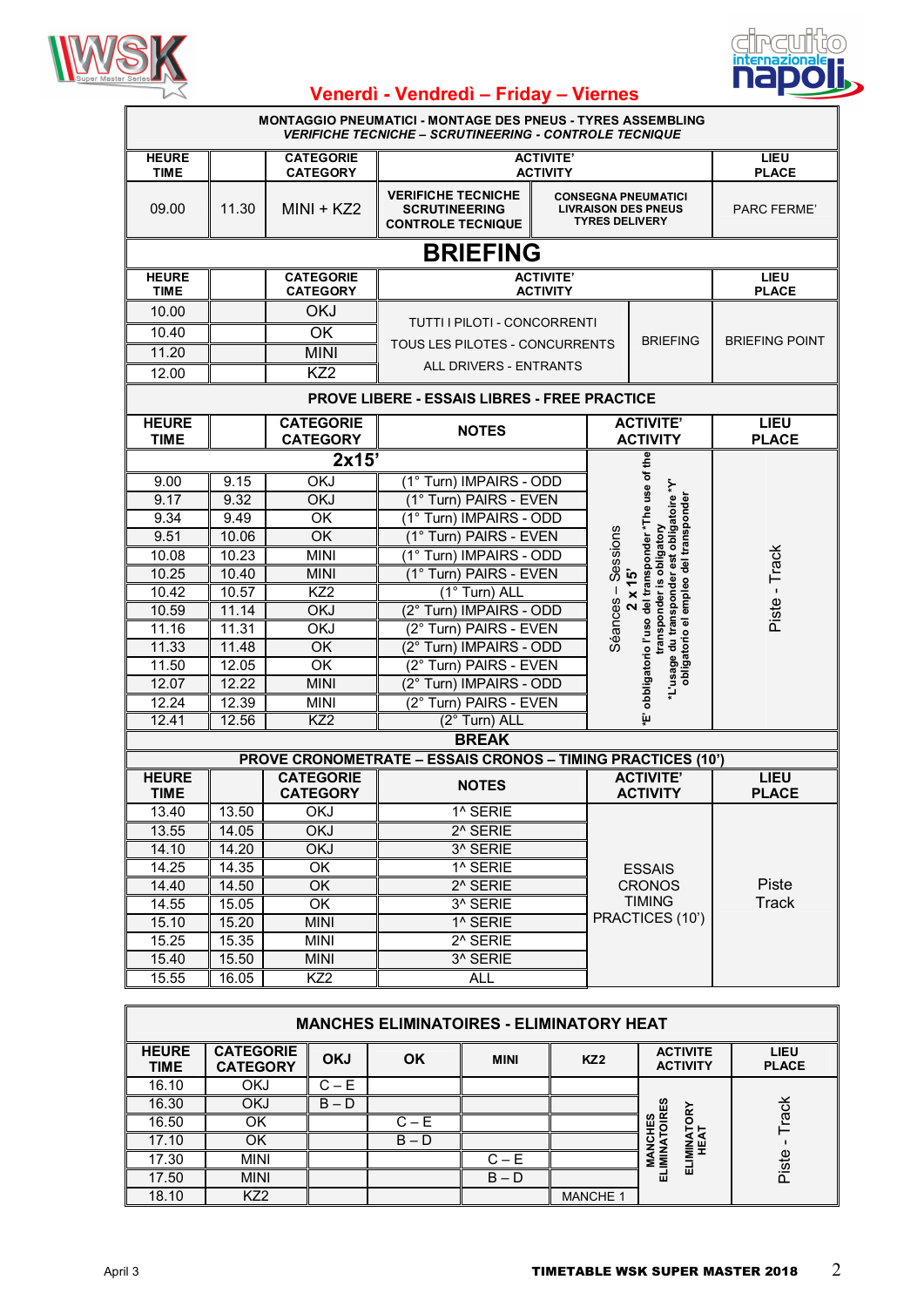



## **Sabato - Samedì - Saturday – Sábado**

| <b>WARM UP 10'</b><br>E' obbligatorio l'uso del transponder *The use of the transponder is obligatory<br>L'usage du transponder est obligatoire *Y' obligatorio el empleo del transponder |       |                                     |                         |                                     |                             |  |
|-------------------------------------------------------------------------------------------------------------------------------------------------------------------------------------------|-------|-------------------------------------|-------------------------|-------------------------------------|-----------------------------|--|
| <b>HEURE</b><br>TIME                                                                                                                                                                      |       | <b>CATEGORIE</b><br><b>CATEGORY</b> | <b>NOTES</b>            | <b>ACTIVITE'</b><br><b>ACTIVITY</b> | <b>LIEU</b><br><b>PLACE</b> |  |
| 8.35                                                                                                                                                                                      | 8.45  | OKJ                                 | (1° Turn) IMPAIRS - ODD |                                     |                             |  |
| 8.48                                                                                                                                                                                      | 8.58  | OKJ                                 | (1° Turn) PAIRS - EVEN  |                                     | Track                       |  |
| 9.01                                                                                                                                                                                      | 9.11  | ΟK                                  | (1° Turn) IMPAIRS - ODD | ဖ<br>ဖာ                             |                             |  |
| 9.14                                                                                                                                                                                      | 9.24  | OK                                  | (1° Turn) PAIRS - EVEN  | sion<br>$\tilde{a}$                 |                             |  |
| 9.27                                                                                                                                                                                      | 9.37  | <b>MINI</b>                         | (1° Turn) IMPAIRS - ODD | Séances<br>Sessions<br>89           | Piste                       |  |
| 9.40                                                                                                                                                                                      | 09.50 | <b>MINI</b>                         | 1° Turn) PAIRS - EVEN   |                                     |                             |  |
| 09.53                                                                                                                                                                                     | 10.03 | KZ <sub>2</sub>                     | Turn) ALL               |                                     |                             |  |

| <b>MANCHES ELIMINATOIRES - ELIMINATORY HEAT</b> |                                     |            |                    |             |                     |                                                 |                      |
|-------------------------------------------------|-------------------------------------|------------|--------------------|-------------|---------------------|-------------------------------------------------|----------------------|
| <b>HEURE</b><br><b>TIME</b>                     | <b>CATEGORIE</b><br><b>CATEGORY</b> | <b>OKJ</b> | <b>OK</b>          | <b>MINI</b> | KZ <sub>2</sub>     | <b>ACTIVITE</b><br><b>ACTIVITY</b>              | LIEU<br><b>PLACE</b> |
| 10.10                                           | OKJ                                 | $A - E$    |                    |             |                     |                                                 |                      |
| 10.30                                           | OKJ                                 | $C - D$    |                    |             |                     |                                                 |                      |
| 10.50                                           | OK                                  |            | $A - E$            |             |                     |                                                 |                      |
| 11.10                                           | $\overline{OK}$                     |            | $C - D$            |             |                     |                                                 |                      |
| 11.30                                           | <b>MINI</b>                         |            |                    | $A - E$     |                     |                                                 |                      |
| 11.50                                           | <b>MINI</b>                         |            |                    | $C - D$     |                     |                                                 |                      |
| 12.10                                           | KZ <sub>2</sub>                     |            |                    |             | MANCHE 2            |                                                 |                      |
| 12.30                                           | <b>OKJ</b>                          | $A - B$    |                    |             |                     | <b>MANCHES ELIMINATOIRES - ELIMINATORY HEAT</b> |                      |
| 12.50                                           | OKJ                                 | $D - E$    |                    |             |                     |                                                 |                      |
| 13.10                                           | $\overline{\mathsf{OK}}$            |            | $A - B$            |             |                     |                                                 |                      |
| 13.30                                           | OK                                  |            | $D - E$            |             |                     |                                                 |                      |
| 13.50                                           | <b>MINI</b>                         |            |                    | $A - B$     |                     |                                                 | Piste - Track        |
| 14.10                                           | <b>MINI</b>                         |            |                    | $D - E$     |                     |                                                 |                      |
| 14.30                                           | <b>OKJ</b>                          | $A - C$    |                    |             |                     |                                                 |                      |
| 14.50                                           | <b>OKJ</b>                          | $B - E$    |                    |             |                     |                                                 |                      |
| 15.10                                           | <b>OK</b>                           |            | $A - C$            |             |                     |                                                 |                      |
| 15.30                                           | OK                                  |            | $B - E$            |             |                     |                                                 |                      |
| 15.50                                           | <b>MINI</b>                         |            |                    | $A - C$     |                     |                                                 |                      |
| 16.10                                           | <b>MINI</b>                         |            |                    | $B - E$     |                     |                                                 |                      |
| 16.30                                           | KZ <sub>2</sub>                     |            |                    |             | MANCHE <sub>3</sub> |                                                 |                      |
| 16.50                                           | OKJ                                 | $A - D$    |                    |             |                     |                                                 |                      |
| 17.10                                           | <b>OKJ</b>                          | $B - C$    |                    |             |                     |                                                 |                      |
| 17.30                                           | $\overline{OK}$                     |            | $A - D$            |             |                     |                                                 |                      |
| 17.50                                           | OK                                  |            | $B - \overline{C}$ |             |                     |                                                 |                      |
| 18.10                                           | <b>MINI</b>                         |            |                    | $A - D$     |                     |                                                 |                      |
| 18.30                                           | <b>MINI</b>                         |            |                    | $B - C$     |                     |                                                 |                      |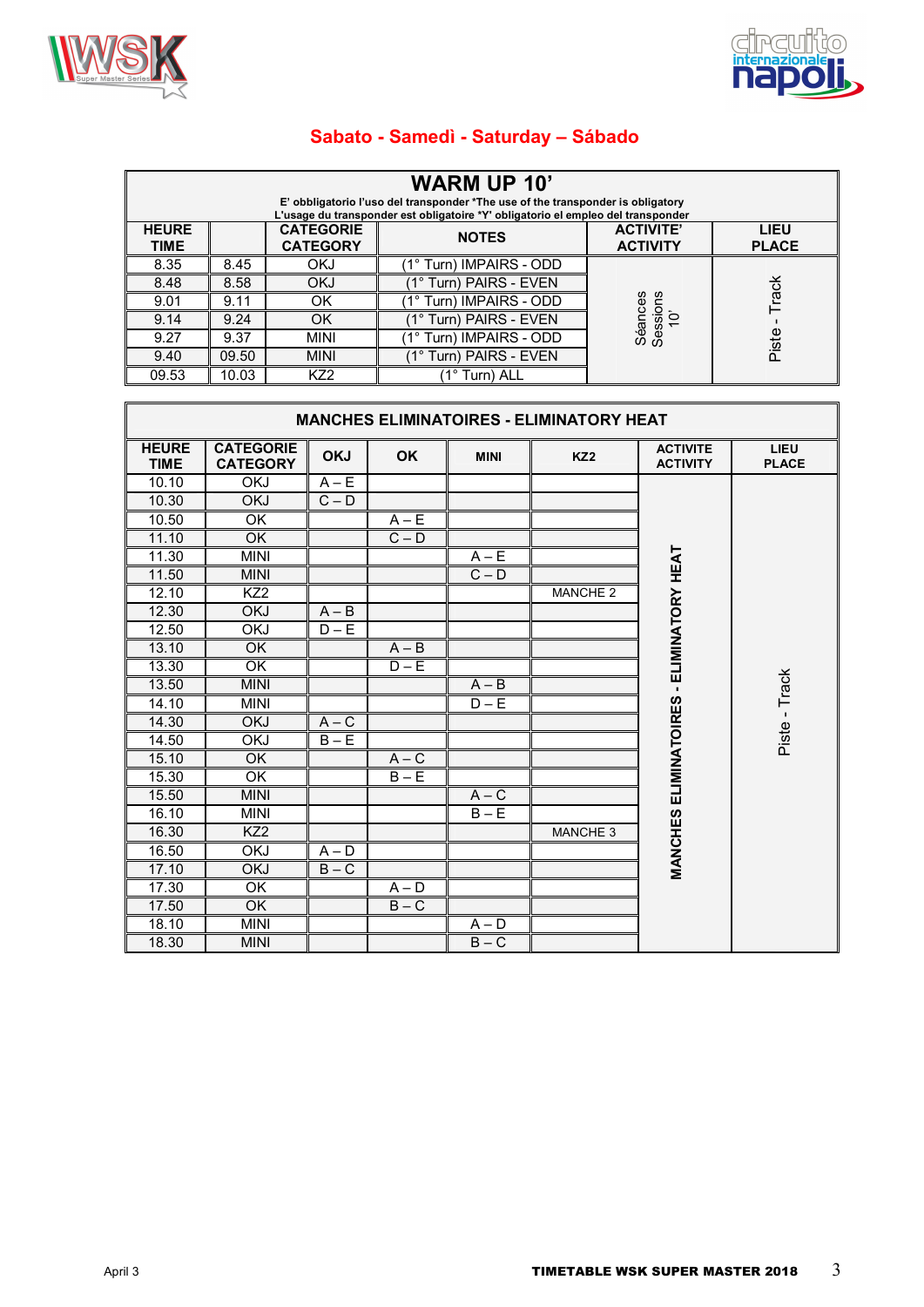



## **Domenica - Dimanche – Sunday – Domingo**

|                             |       |                                     | <b>WARM UP 15'</b><br>E' obbligatorio l'uso del transponder *The use of the transponder is obligatory<br>L'usage du transponder est obligatoire *Y' obligatorio el empleo del transponder |                                     |                             |
|-----------------------------|-------|-------------------------------------|-------------------------------------------------------------------------------------------------------------------------------------------------------------------------------------------|-------------------------------------|-----------------------------|
| <b>HEURE</b><br><b>TIME</b> |       | <b>CATEGORIE</b><br><b>CATEGORY</b> | <b>NOTES</b>                                                                                                                                                                              | <b>ACTIVITE'</b><br><b>ACTIVITY</b> | <b>LIEU</b><br><b>PLACE</b> |
| 8.25                        | 8.40  | OKJ                                 | <b>IMPAIRS - ODD</b>                                                                                                                                                                      |                                     |                             |
| 8.45                        | 9.00  | <b>OKJ</b>                          | <b>PAIRS - EVEN</b>                                                                                                                                                                       |                                     | Track                       |
| 9.05                        | 9.20  | OK                                  | <b>IMPAIRS - ODD</b>                                                                                                                                                                      | Séances<br>Sessions<br>15'          |                             |
| 9.25                        | 9.40  | OK                                  | <b>PAIRS - EVEN</b>                                                                                                                                                                       |                                     |                             |
| 9.45                        | 10.00 | KZ <sub>2</sub>                     | ALL                                                                                                                                                                                       |                                     | Piste                       |
| 10.05                       | 10.20 | <b>MINI</b>                         | <b>IMPAIRS - ODD</b>                                                                                                                                                                      |                                     |                             |
| 10.25                       | 10.40 | <b>MINI</b>                         | <b>PAIRS - EVEN</b>                                                                                                                                                                       |                                     |                             |

|                             |                                     | <b>PREFINAL</b>           |                                    |                           |
|-----------------------------|-------------------------------------|---------------------------|------------------------------------|---------------------------|
| <b>HEURE</b><br><b>TIME</b> | <b>CATEGORIE</b><br><b>CATEGORY</b> | <b>NOTES</b>              | <b>ACTIVITE</b><br><b>ACTIVITY</b> | LIEU<br><b>PLAC</b><br>Е. |
| 10.50                       | <b>OKJ</b>                          | <b>PREFINAL A - 20 KM</b> |                                    |                           |
| 11.10                       | <b>OKJ</b>                          | <b>PREFINAL B - 20 KM</b> |                                    |                           |
| 11.30                       | OK.                                 | <b>PREFINAL A - 20 KM</b> |                                    | Track                     |
| 11.50                       | <b>OK</b>                           | <b>PREFINAL B - 20 KM</b> | PREFINA                            |                           |
| 12.10                       | KZ <sub>2</sub>                     | PREFINAL - 20 KM          |                                    | Piste <sup>-</sup>        |
| 12.30                       | <b>MINI</b>                         | <b>PREFINAL A - 12 KM</b> |                                    |                           |
| 12.50                       | <b>MINI</b>                         | <b>PREFINAL B - 12 KM</b> |                                    |                           |

#### **BREAK**

**OKJ FINAL (20 KM)**

|                     | 14.00 | <b>FORMATION DE LA GRILLE</b><br><b>STARTING GRID MAKING UP</b><br>(KART + DRIVER + MECHANICS) |
|---------------------|-------|------------------------------------------------------------------------------------------------|
|                     |       |                                                                                                |
| <b>OKJ</b><br>FINAL | 14.02 | PANNEAU 3' - 3' SIGN<br>CLEAR THE TRACK - EVACUATION DE LA PISTE                               |
|                     |       |                                                                                                |
|                     | 14.05 | <b>DEPART – STARTING</b>                                                                       |
|                     | 14.25 | REMISE DES PRIX - PRIZES GIVING                                                                |

#### **OK FINAL (25 KM)**

|              |       | <b>FORMATION DE LA GRILLE</b>                   |
|--------------|-------|-------------------------------------------------|
|              | 14.30 | <b>STARTING GRID MAKING UP</b>                  |
|              |       | (KART + DRIVER + MECHANICS)                     |
|              |       |                                                 |
| <b>DINAL</b> | 14.32 | PANNEAU 3' - 3' SIGN                            |
|              |       | <b>CLEAR THE TRACK - EVACUATION DE LA PISTE</b> |
|              |       |                                                 |
|              | 14.35 | <b>DEPART – STARTING</b>                        |
|              |       |                                                 |
|              | 14.55 | REMISE DES PRIX - PRIZES GIVING                 |